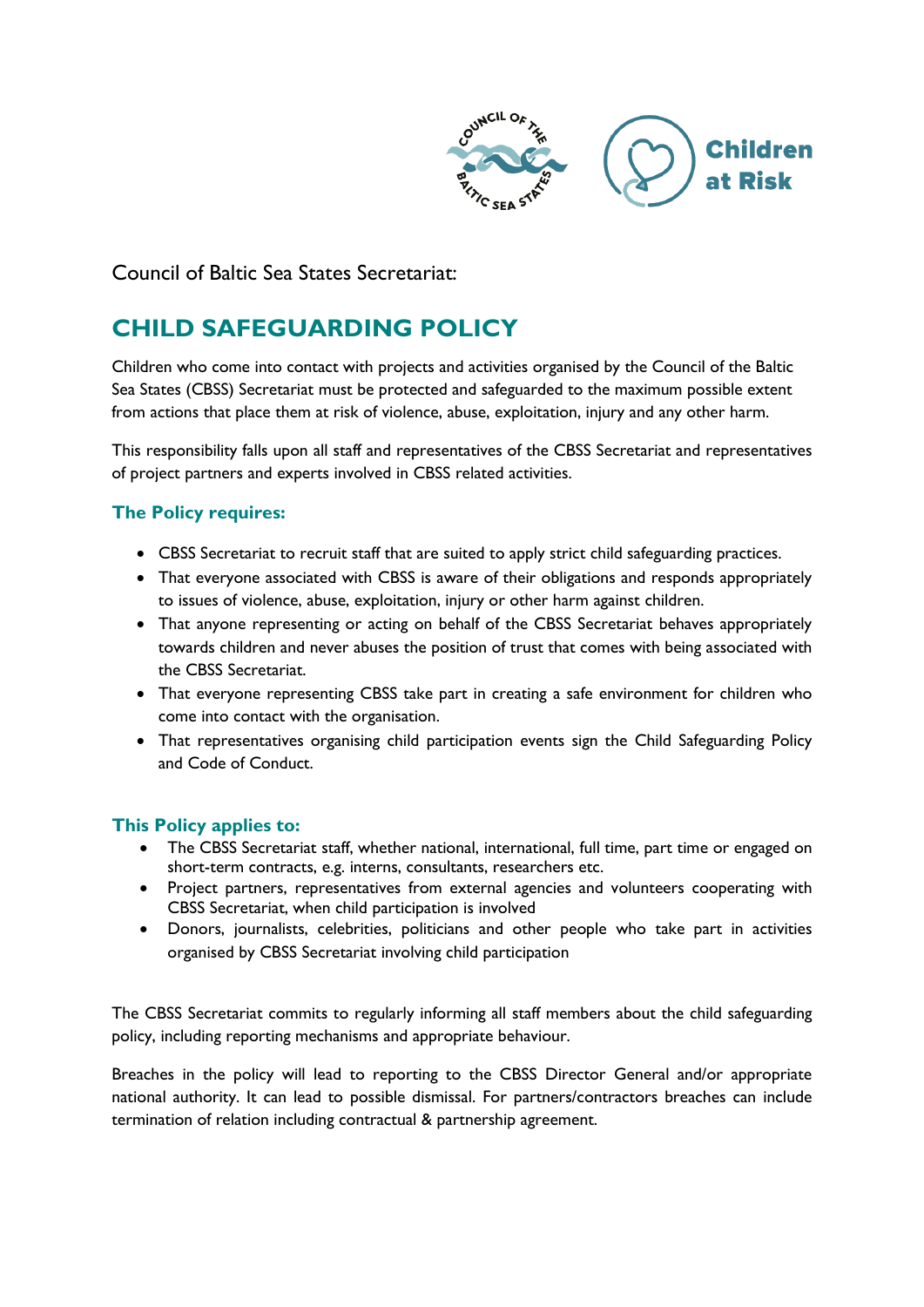# **Principles**

The Child Safeguarding Policy is guided by the principles of:

- *Personal responsibility*. All staff of the CBSS Secretariat must demonstrate high standards of behaviour towards children both in their private and professional lives. They must do all that they can to prevent, report and respond to any concerns of the policy.
- *Accountability to children and their communities*. Through internal systems, standards and practice the CBSS Secretariat will be accountable to the people we aim to serve.
- *Children participation and non-discrimination*. Children should be empowered to understand their rights and what they can do if there is a problem or a concern.
- *The Best Interest of any children involved*. When dealing with a Child Safeguarding concern, the CBSS Secretariat will strive to ensure children's safety, health and well-being.
- *Confidentiality*. All Child Safeguarding concerns/reports/ investigations will be dealt with on a need to know basis and all records will be held securely.
- *Timeliness*. Given the potential for increased or repeated abuse, timely responses are essential on reporting and responding to concerns.
- *Partnership*. The CBSS Secretariat will work together with other agencies and partners to promote Child Safeguarding within organisations and Child Protection in the community.

# **Definitions**

- *Child* is defined as anyone under the age of 18 years
- *Child Safeguarding* **r**efers to the set of policies, procedures and practice that CBSS Secretariat have in place to protect children from harm. CBSS Secretariat has a zero tolerance to harmful behaviour against children and pursues policies to prevent and respond to these issues. We aim to ensure that everyone associated with the organisation is aware of and responds appropriately to issues of violence, abuse, exploitation, injury and any other harm against children.

# **Reporting**

It is not the responsibility of the CBSS Secretariat to investigate child abuse. It is, however, an **obligation for each staff, partners and relevant others to report concerns or incidents.**

If a person who works for, or on behalf of, the CBSS Secretariat is concerned about the possible abuse of a child, including concerns that relate to the behaviour of a person working for, or on behalf of, the CBSS Secretariat, it must be reported.

Suspicions are to be reported to the police or relevant local authority without undue delay - and to the Director General of the CBSS Secretariat and/or the Designated Safeguarding Officer of the CBSS Secretariat.

**Director General:** Mr Grzegorz M. Poznański, +46 73 721 09 93 [grzegorz.poznanski@cbss.org](mailto:grzegorz.poznanski@cbss.org) **Designated Safeguarding Officer:** Ms Olivia Lind Haldorsson, +46 (0)730 564592, [Olivia.lind.haldorsson@cbss.org](mailto:Olivia.lind.haldorsson@cbss.org)

In case of ongoing crime or an emergency: Call 112

In other cases: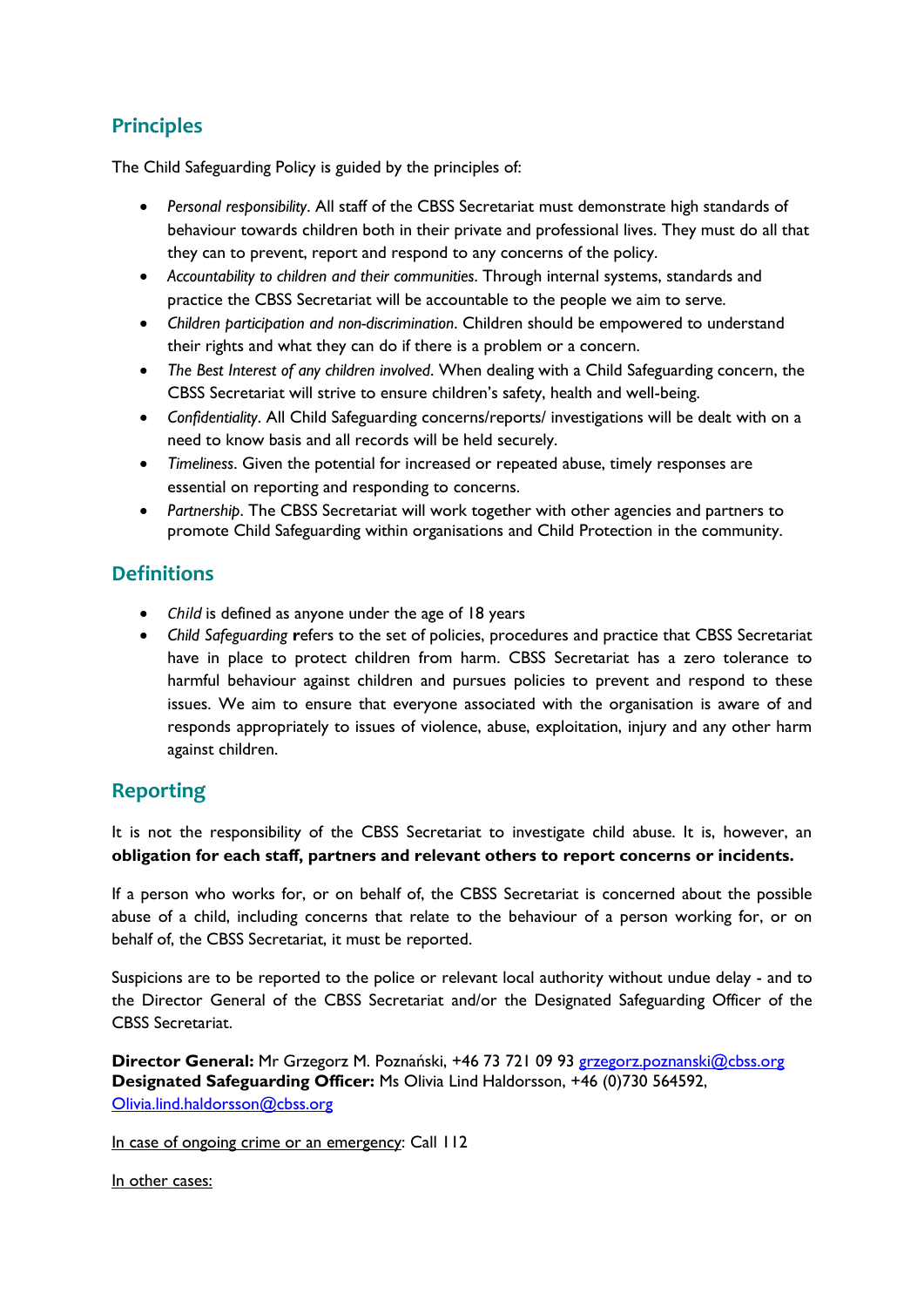In Sweden: Contact the Social Services (Socialtjänsten) in the municipality where the child lives. This site provides an overview of contact details for all municipalities in Sweden. <https://skr.se/tjanster/kommunerlandsting/adressuppgifterkommuner.1246.html>

Abroad: Consult with the Designated Safeguarding Officer

The information should include as far as possible:

- The name & contact of the person who has given the report
- The child's details
- The alleged perpetrators details (where identified)
- Details of the concern please note that you should not investigate or ask leading questions if seeking clarification
- Whether the child is currently safe and his/her current location
- Whether emergency medical intervention is necessary
- Who else knows of the potential abuse
- What actions have been taken to date
- The name, position and location of the person receiving the referral

# **WHAT TO DO:**

- Take concerns seriously
- Take positive steps to ensure the protection of children who are the subject of concerns
- Support the child, staff or other adults who raise concerns or who are the subject of concerns
- Act appropriately and effectively and co-operate in the process of investigation
- Be guided through all processes by the principle of the best interest of the child
- Listen to and take seriously the views and wishes of the child
- Work in partnership with parents/carers and professionals to ensure the protection of the child
- Report according to the local procedures

## **DON'T:**

- Investigate or ask leading questions if seeking clarification;
- Make assumptions or offer alternative explanations;
- Ensure the child that the information given will only be shared on a 'need to know' basis.

## **Review**

The CBSS monitors and reviews the safeguarding policy and measures regularly. The next review will take place in 2022.

#### **Stockholm, 15 January 2022**